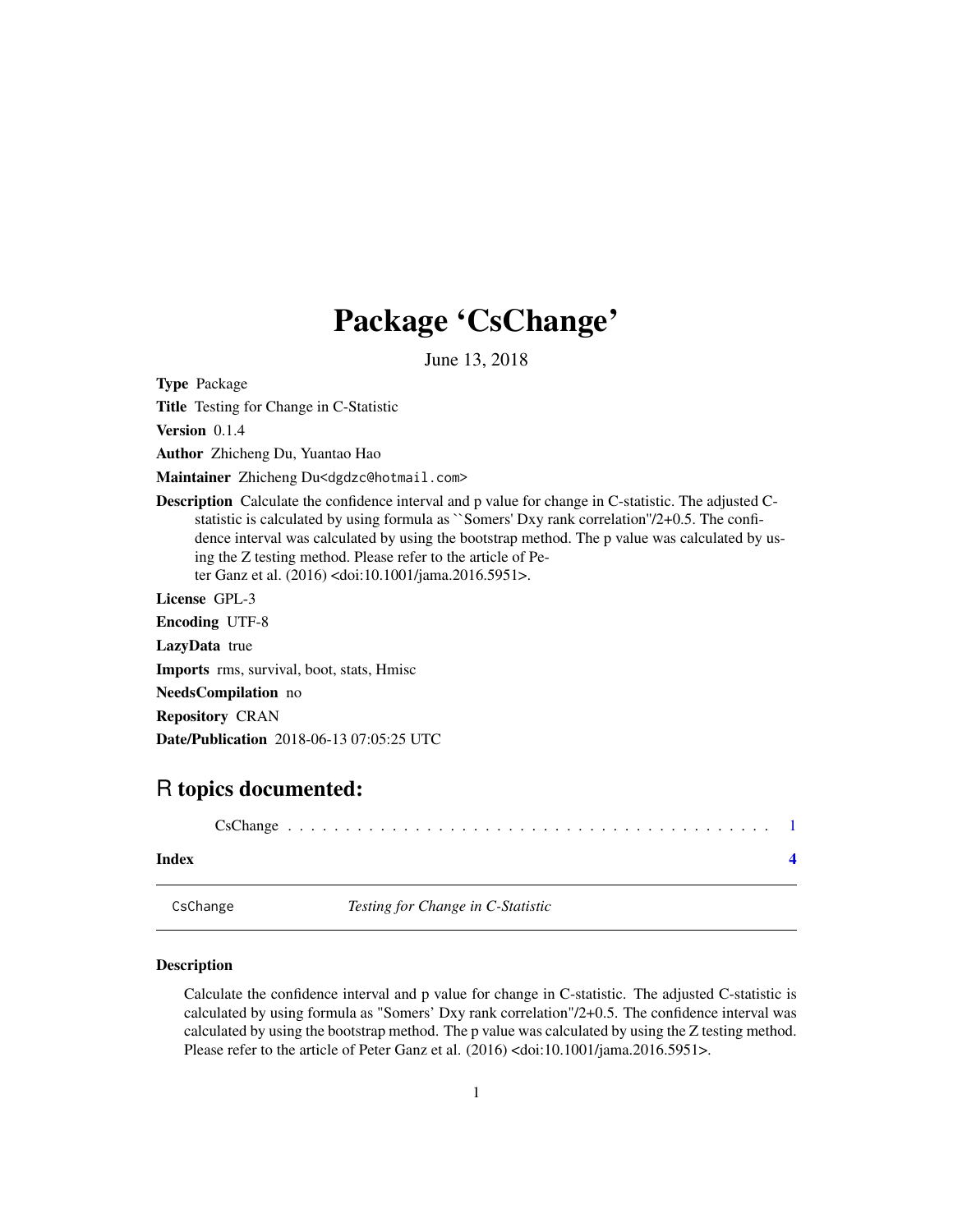#### 2 CsChange

#### Usage

CsChange(fit1,fit2,form1,form2,data,nb,signif)

#### Arguments

| fit1   | an object from 'cph', 'coxph' or 'lrm' model                                                 |
|--------|----------------------------------------------------------------------------------------------|
| fit2   | another object from 'cph', 'coxph' or 'lrm' model                                            |
| form1  | unnecessary, the formula used in fit1, i.e., $y \sim x1$                                     |
| form2  | unnecessary, the formula used in fit2, i.e., $y \sim x1 + x2$                                |
| data   | a data frame used in the fit1 or fit2                                                        |
| nb     | the number of bootstrap replicate, with a default of 100                                     |
| signif | the significant level of confidence interval, with a default of 0.05 and a two-sided<br>test |

#### Value

| change  | in list 1, the change of C-statistic from fit1 to fit2 |
|---------|--------------------------------------------------------|
| low, up | in list 1, the confidence interval of change           |
| р       | in list 1, the p value of testing for change           |
| C       | in list 2, the C-statistic of fit1 and fit2            |
| Low, up | in list 2, the confidence interval of change           |

#### Note

Please feel free to contact us, if you have any advice and find any bug!

Update description:

Version 0.1.1: Fix the error of "variables not found" for the 'coxph' model.

Version 0.1.2: Fix the error of data with missing value.

Version 0.1.3: a) Add the c statistic of fit1 and fit2 to the output. b) Fix the error of model with multiple variables. c) Fix the error of independent variable with functions, i.e., rcc(), ploy().

Version 0.1.4: a) Fix the error with the arguments of 'time=' and 'event=' in the coxph model. b) 'lrm' model was supported. c) Different dependent variables could be set.

more functions will be included in 'CsChange' package!

#### Author(s)

Zhicheng Du<dgdzc@hotmail.com>, Yuantao Hao<haoyt@mail.sysu.edu.cn>

#### References

Peter Ganz, Bettina Heidecker, Kristian Hveem, Christian Jonasson, Shintaro Kato, Mark R. Segal, David G. Sterling, Stephen A. Williams. Development and Validation of a Protein-Based Risk Score for Cardiovascular Outcomes Among Patients With Stable Coronary Heart Disease. JAMA. 2016; 315(23):2532-2541. doi:10.1001/jama.2016.5951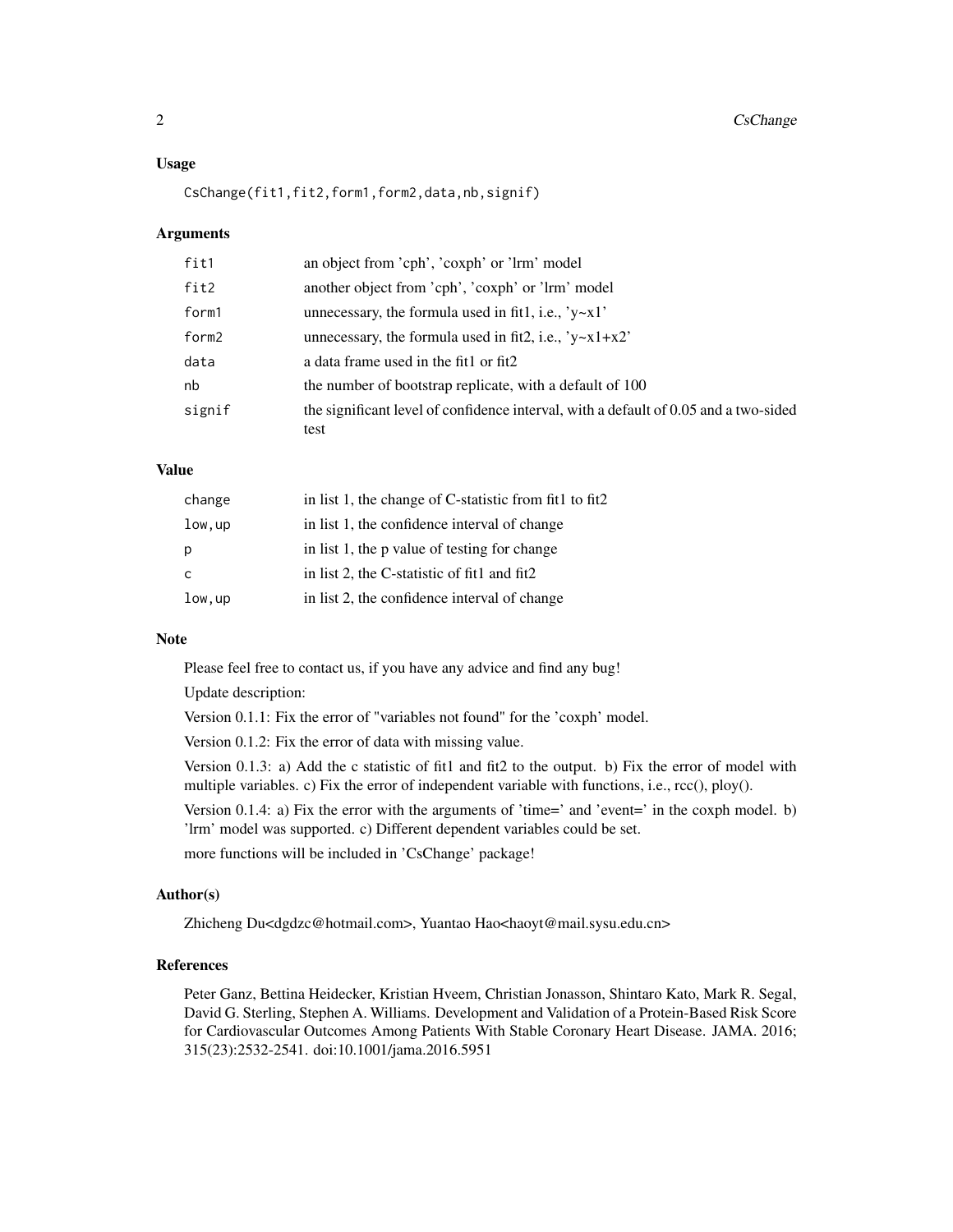#### CsChange 3

#### Examples

```
require("rms")
set.seed(123)
n=50
age=50+12*rnorm(n)
sex=factor(sample(c('Male','Female'), n,rep=TRUE, prob=c(.6, .4)))
cens=15*runif(n)
h=.02*exp(.04*(age-50)+.8*(sex=='Female'))
dt=-log(runif(n))/h
e=ifelse(dt \leq cens,1,0)dt=pmin(dt, cens)
units(dt)="Year"
data=data.frame(dt=dt,e=e,dt1=dt,dt2=dt,e1=e,e2=e,age,sex)
dd=datadist(age, sex)
options(datadist='dd')
#for 'cph' model
fit1=cph(Surv(dt,e)~age,data)
fit2=cph(Surv(dt,e)~age+sex,data)
CsChange(fit1,fit2,data=data,nb=20)
#for 'coxph' model
fit1=coxph(Surv(dt,e)~age,data)
fit2=coxph(Surv(dt,e)~age+sex,data)
CsChange(fit1,fit2,data=data,nb=20)
#for 'coxph' model
#fit1=coxph(Surv(dt1,e1)~age,data)
#fit2=coxph(Surv(dt2,e2)~age+sex,data)
#CsChange(fit1,fit2,data=data,nb=20)
#for 'coxph' model
#fit1=coxph(Surv(dt,e)~age+sex,data)
#fit2=coxph(Surv(dt,e)~rcs(age)+sex,data)
```
#CsChange(fit1,fit2,data=data,nb=20)#ignore the warnings messages